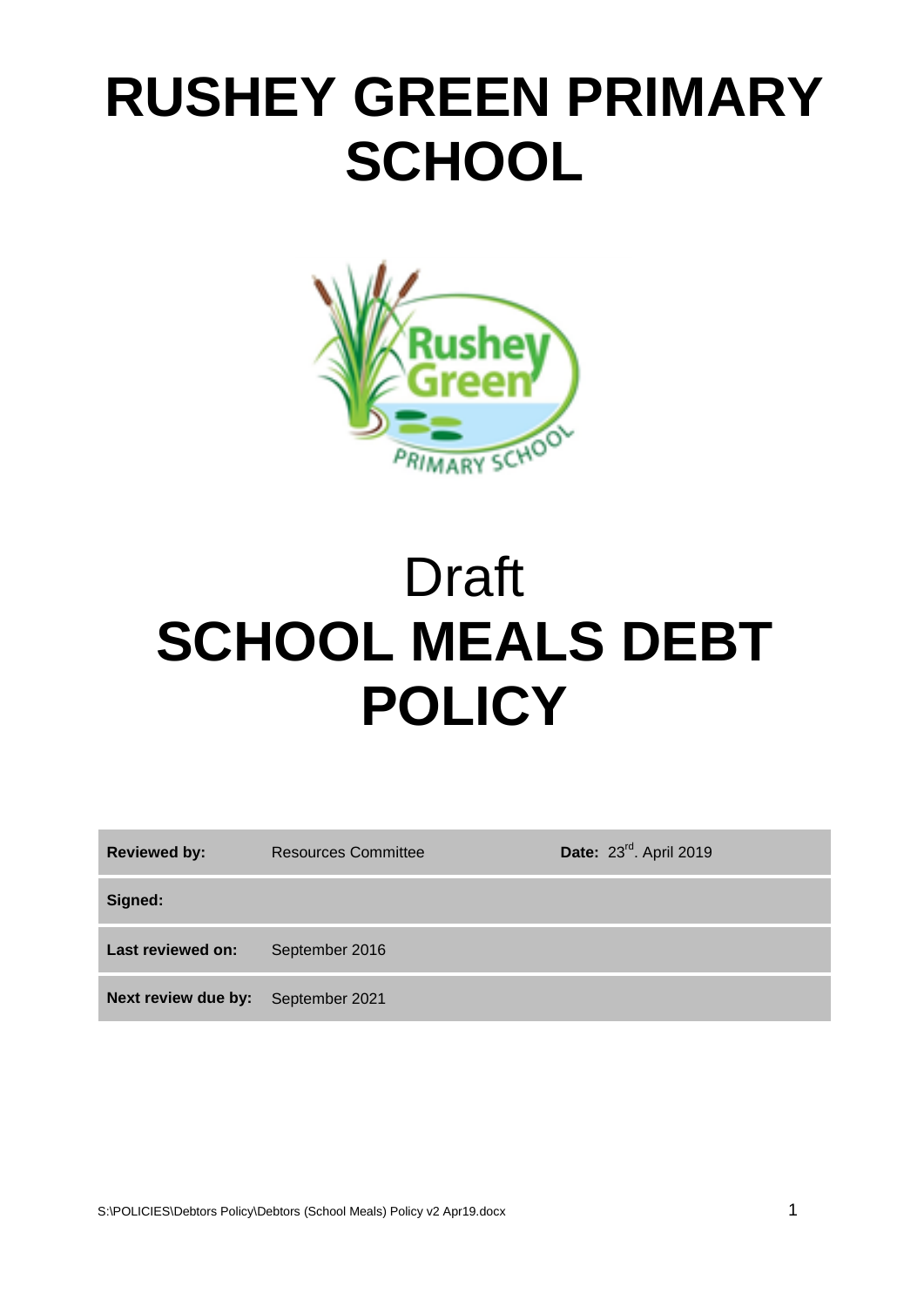## **SCHOOL MEALS DEBT POLICY**

#### **Rushey Green School Mission Statement**

We aim to work in partnership with parents to provide an education of the highest quality, which celebrates everyone's success in a happy, caring, creative environment where all our differences are valued.

The following principles were recommended by Schools Forum on the  $26<sup>th</sup>$  September 2013 (Item 8 Appendix B) for use by schools.

The School has adopted a NO DEBT policy relating to the provision of school meals. If debts are incurred, then the school budget has to pay for them. This means that money which should be spent on the children's education is used to pay for debts incurred by parents.

Parent/s Carers must pay in advance for their children / children's school lunch either in person or on-line, unless they receive Free School Meals. If the account is in debt, parents must either provide a packed lunch or take the child home for lunch. In a case when a debt payment is not received nor a packed lunch provided, a member of the Senior Leadership Team will phone the parent to ask them to come to school with the money. Otherwise a sandwich will be provided to the child for that day only and the cost added to the debt.

If payment of the debt is not received, the Headteacher reserves the right to pursue the debt in accordance with this policy.

We hope that by implementing this debt policy we are able to help parents manage school dinner money better and at the same time ensure that all money that is for children's learning, is available.

### **1. General requirements**

.

The school will take all reasonable measures to vigorously collect debts as part of its management of public funds. A debt will be written off only after all reasonable measures (commensurate with the size and nature of the debt) have been taken to recover it.

The school's debt recovery policy will observe the relevant financial regulations and guidance set out in the Scheme for Financing Schools and any other legal requirements. In particular:

- the Governing Body will not write-off any debt belonging to the school which exceeds £1,000. Any sums above £1,000 will be referred to the Head of Resources, Director of Children and Young Peoples Services for approval for write-off. The formal agreement of the Local Authority's Director of Finance and Resources (Section 151 Officer) will be obtained before a debt exceeding £1,000 is written off. (If any debtor has a number of debts which together exceed the write-off limit then these will be treated as a total amount). Debts greater than £5,000 can only be written off by the Executive member for Finance on advice of the section 151 officer.
- A formal record of any debts written off will be maintained and this will be retained for 7 years.
- The school will not initiate any legal action to recover debts, but will refer any debts which it has not been able to collect (unless a decision to write-off the debt is demonstrably a reasonable course of action) to the Council's debt recovery team to consider taking legal or other action to recover the debt.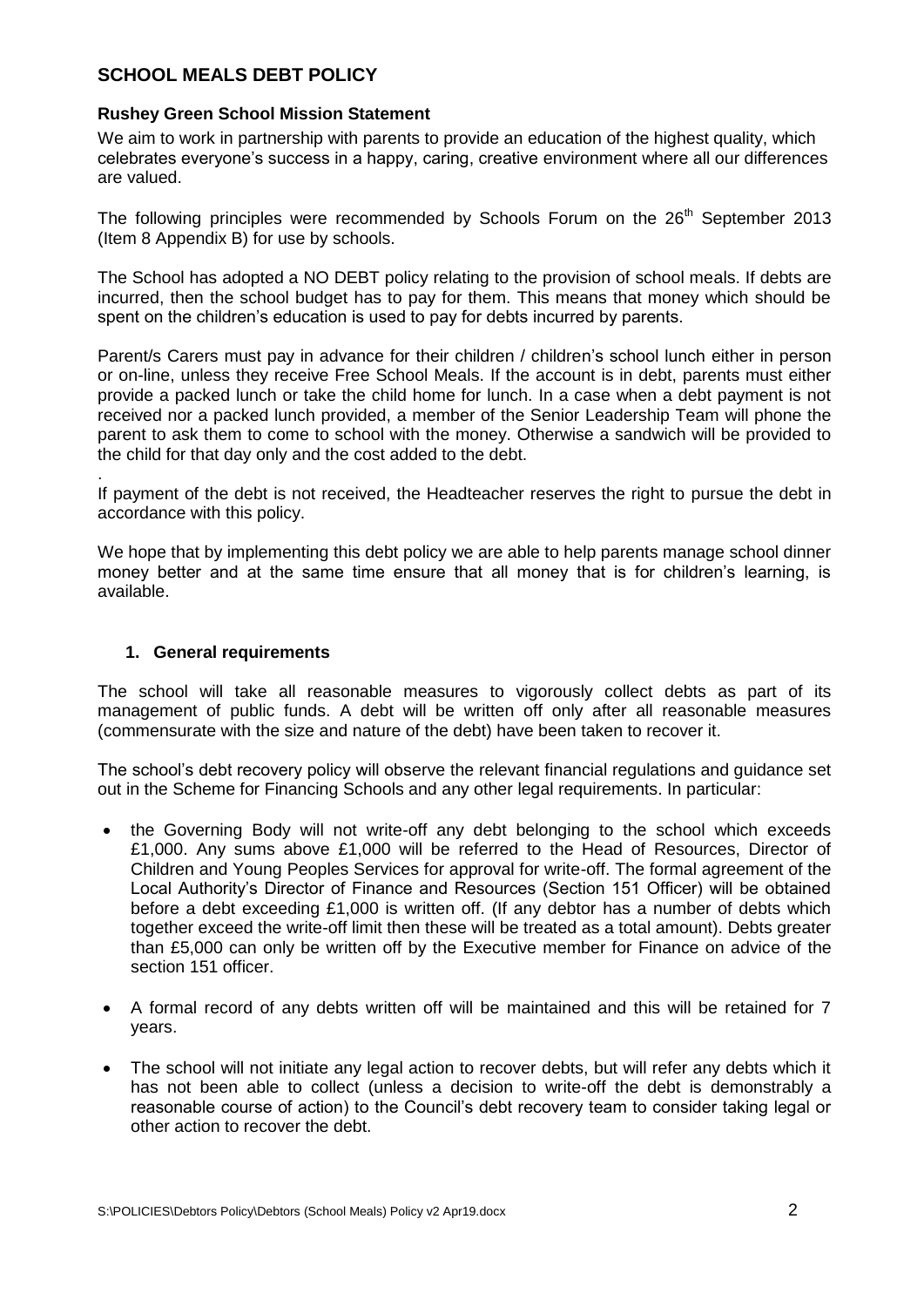• the school will NOT write-off any debt belonging to the Local Authority or another party, e.g. debts for school meals. If in doubt as to the appropriate action to collect any such debts the school will seek advice promptly from officers of the Local Authority.

In general payment for all goods and services supplied by the School should be collected in advance or 'at the point of sale'.

## **2. Acceptable 'credit period'**

The Headteacher must determine the length of time they deem to as an acceptable 'credit settlement period' before the debt recovery procedures are applied. The Headteacher may consider that an 'acceptable' credit period may vary between different income generating activities; for example;

- School lettings;
- School Meals;
- Trips and activities.

The Headteacher may stipulate a maximum settlement period for school lettings in a separate 'Lettings policy'. However, in order to ensure a consistent approach and demonstrate transparency, the 'acceptable' period for each activity should be stipulated in this policy.

Debt recovery procedures should be applied in accordance with item 4 of this policy.

## **3. Reporting of outstanding debt levels**

The Headteacher will ensure that the level of outstanding debt is regularly monitored. Suitable records will be maintained to detail individual debts and the total value of debt to the school in order that it can be determined at any time and reported to the Finance and Personnel Committee.

The Committee will review the level of outstanding debts every term to determine whether this level is acceptable and whether action to recover debts is effective. Monitoring of outstanding debts may be differentiated by type, e.g. if school meal debts prove more of a problem than those for lettings of premises then the frequency and degree of monitoring should reflect this.

## **4. Debt Recovery Procedures**

4.1 Where payment from the parent/guardian has not been received in advance, or 'at the point of sale', the following process should be applied.

- (a) An invoice should be issued for the full amount in order to officially set up the debt; Where invoices are raised they should state the date by which payment is due.
- (b) In all other cases, such as correspondence with parents, etc. the maximum period that the school regards as reasonable before payment is overdue should be clearly stated.

If payment is not forthcoming the process detailed in 4.1(a) should be applied.

(c) A record of all charges for goods and services will be maintained detailing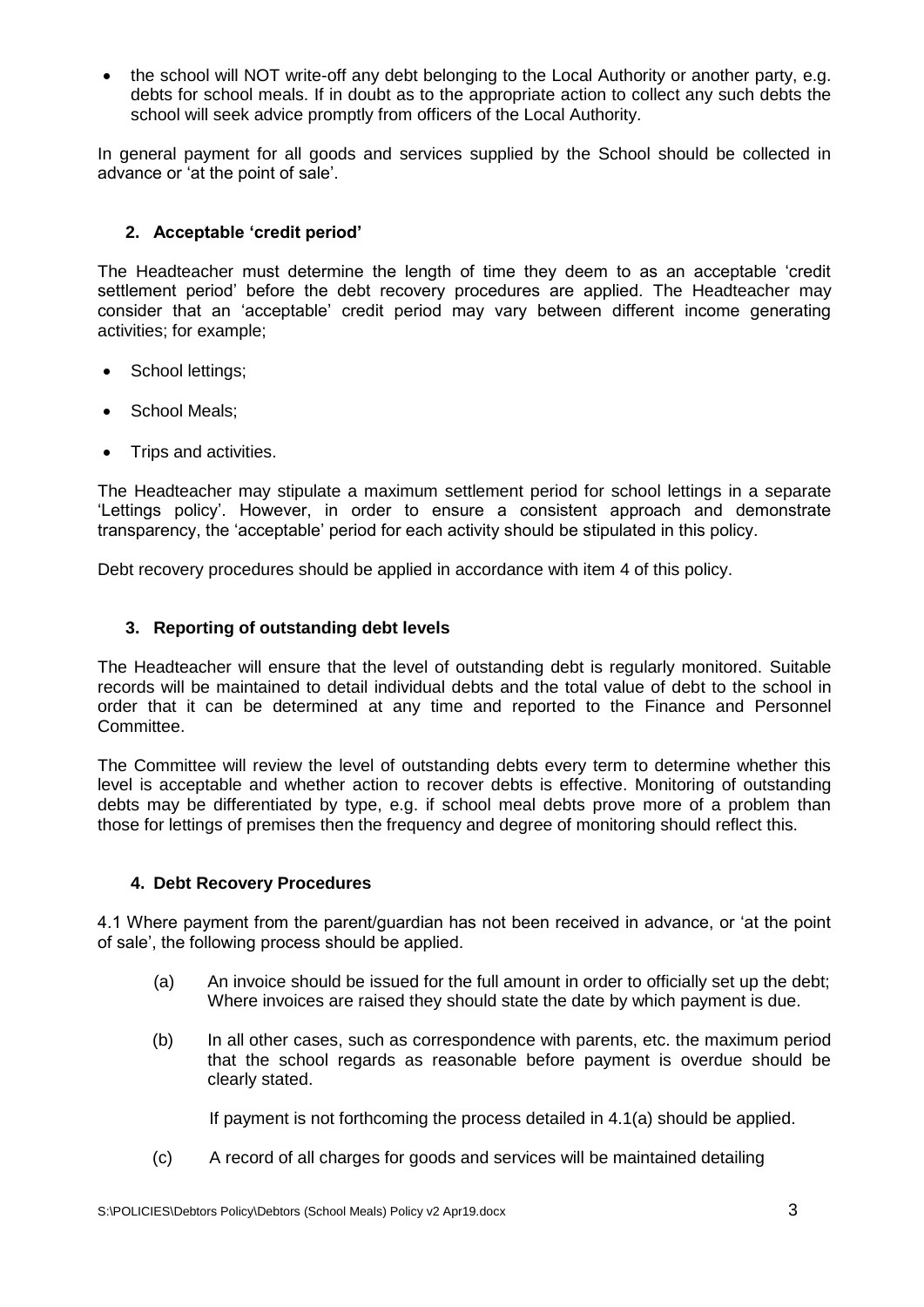type of good/services supplied, value, date(s) good/services supplied and the identity of the 'debtor', e.g. child, parent, hirer, etc.

#### **5. Verbal and Written Reminders**

#### 5.1 **Details of all reminders, whether verbal or in writing, should be maintained. Where a letter is issued, a copy must be retained on file.**

Should a debt need to be taken beyond two reminder letters, formal written evidence may have to be produced. It is therefore important that at least one, but preferably two, written reminders are sent.

#### 5.2 **Initial 'overdue payment' reminder**

An initial reminder may be informal and can be made either in person (when a parent/guardian comes to collect/drop off the child), or by telephone. In general, the Finance Assistant will notify the parent/guardian after having built up a

good relationship with the parents. The date of the initial reminder should be recorded.

#### 5.3 **First 'overdue payment' reminder letter**

A formal reminder letter may be issued 2 weeks after the informal reminder / the date of supply.

If action is to proceed further, it is necessary to prove that all reasonable attempts have been made to recover the debt, and that these attempts have been made in a timely manner, i.e. at the time that the debt first became overdue. The date of the initial reminder should be recorded.

#### 5.4 **Second 'overdue payment' reminder letter**

A second reminder letter may be issued 2 weeks after the First Reminder Letter. The date of the initial reminder should be recorded.

#### **6. Failure to respond to reminders / settle a debt**

If after 2 reminders, a response or payment is not received, a letter may be sent to the debtor advising them that the matter will be referred to the Council's Legal Services Section.

At the discretion of the Headteacher the debtor may be advised that they will be required to pay in advance for all future supplies or the supply will no longer be available to them. This decision and its basis will be recorded and reported to the Committee.

#### **7. Negotiation of repayment terms**

Debtors are expected to settle the amount immediately. However, if people are unable to pay, the School may reduce or cancel a debt in certain circumstances. A sensitive approach to debt recovery will be carried out, taking the following factors into account.

- Hardship where paying the debt would cause financial hardship.
- Ill health where our recovery action might cause further ill health.
- Time where the debt is so large compared to the person's income that it would take an unreasonable length of time to pay it all off.
- Cost where the value of the debt is less than the cost of recovering it.